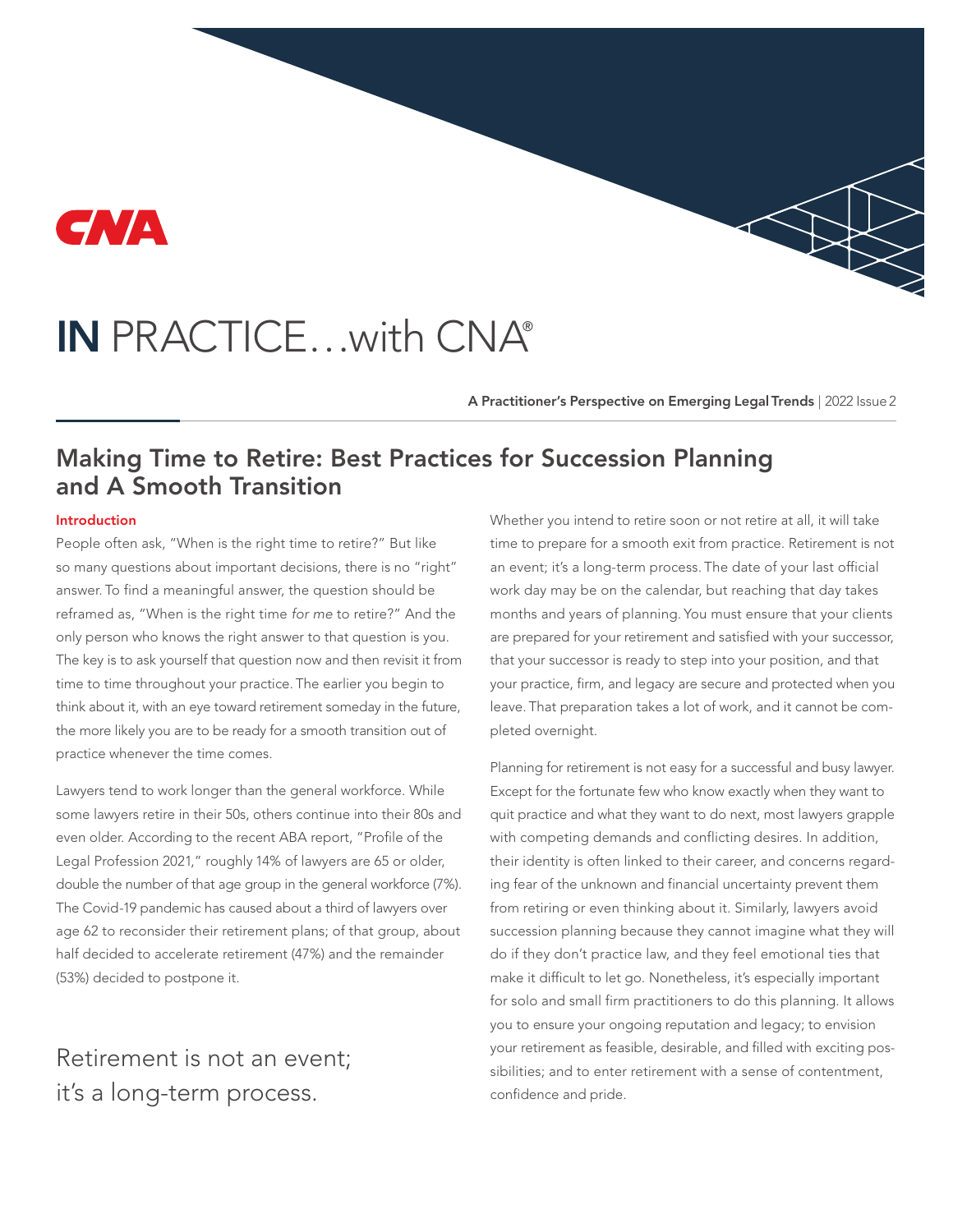#### Consider These Key Points

For the solo practitioner or member of a smaller firm, as you begin to think about retirement, here are a few critical points to keep in mind:

#### Retire on your own terms.

At some point in the future, you'll stop practicing law. Ideally, you want to be the person who decides when that will happen rather than having clients, partners, or circumstances make the decision for you. This means being honest with yourself about how long you want to practice, what your body is telling you about your energy and interest, what your time records are showing you about your productivity and profitability, and other indications that retirement (perhaps following a phase-down period) might be a good idea. Whatever the timeline, it's better to retire by design, not by default.

#### Investigate possible succession strategies.

Preparing for retirement includes planning what will happen to your practice when you retire. This preparation involves exploring and determining your exit options (e.g., sale, merger, or transfer to partners, associates or third parties), as well as the financial implications. If you want the practice to continue, it will be imperative to find the right successors, groom them to take over, and transition your clients, cases and practice to them. Even if you decide to simply close your practice and walk away, your obligations to clients require planning.

#### Know your finances.

Before you make any decisions about retiring, get a clear view of your finances, now and in the future. As part of that process, assess the value of your practice and how you can maximize it for possible sale, merger or transfer. Determine how much continuing income you want or need from the practice when you retire and how you might achieve that. Most people never believe that they have sufficient financial security to retire. Whether their savings are modest or they're worth millions, the fear of not having enough to support yourself in retirement is extremely common. Speaking with a financial planner can help to allay those concerns.

Even if you decide to simply close your practice and walk away, your obligations to clients require planning.

#### Decide on your time frame.

Once you acknowledge you'd like to retire, how do you know when to do it? Examine various factors unique to your personal situation to help you decide whether the right time for you is next year, in five years, in ten years, or even further out. Below are questions to help you determine a timetable that makes the most sense for you.

- What is your age? How is your health? Are you experiencing any physical, emotional, or other problems that might suggest it's time to cut back at work or to retire?
- How much longer do you want to practice and why?
- At what age will you be able to afford to retire? Are you guessing, or have you performed a financial analysis?
- How secure is your practice and, if it's very secure, how much longer will it remain secure? How strong is the marketplace for the type of work you do?
- Can you rely on your clients to keep sending you work, or will it be necessary to generate new client business? Do you think any of your key clients may retire soon? If they do, how will their move affect your business?
- How has the pandemic changed your practice? How has it affected the demand for your services?
- How comfortable are you with the technology required for law practice? How do you feel about learning and adapting to the ongoing changes in legal technology?
- If you're at a firm, have you received any signals suggesting you're not sufficiently productive and profitable?
- Before you retire, how long will it take to find and groom successors and transition your clients and ongoing matters to those successors? How easy will it be to find qualified successors you trust and whom you believe your clients will trust?
- What will happen to your practice and employees when you retire?
- If you want to sell your practice, how easy will it be to find a buyer? How long will it take?

If you haven't considered these questions before, some of them may elicit answers that surprise or even disturb you. It may be helpful to talk with someone about these questions. In addition to your spouse, a close friend, counselor, trusted advisor, or retirement coach can help you understand your answers and what they mean for your future plans. That process will put you in a stronger position to determine the most suitable time frame for your retirement and the best way to structure your succession plan.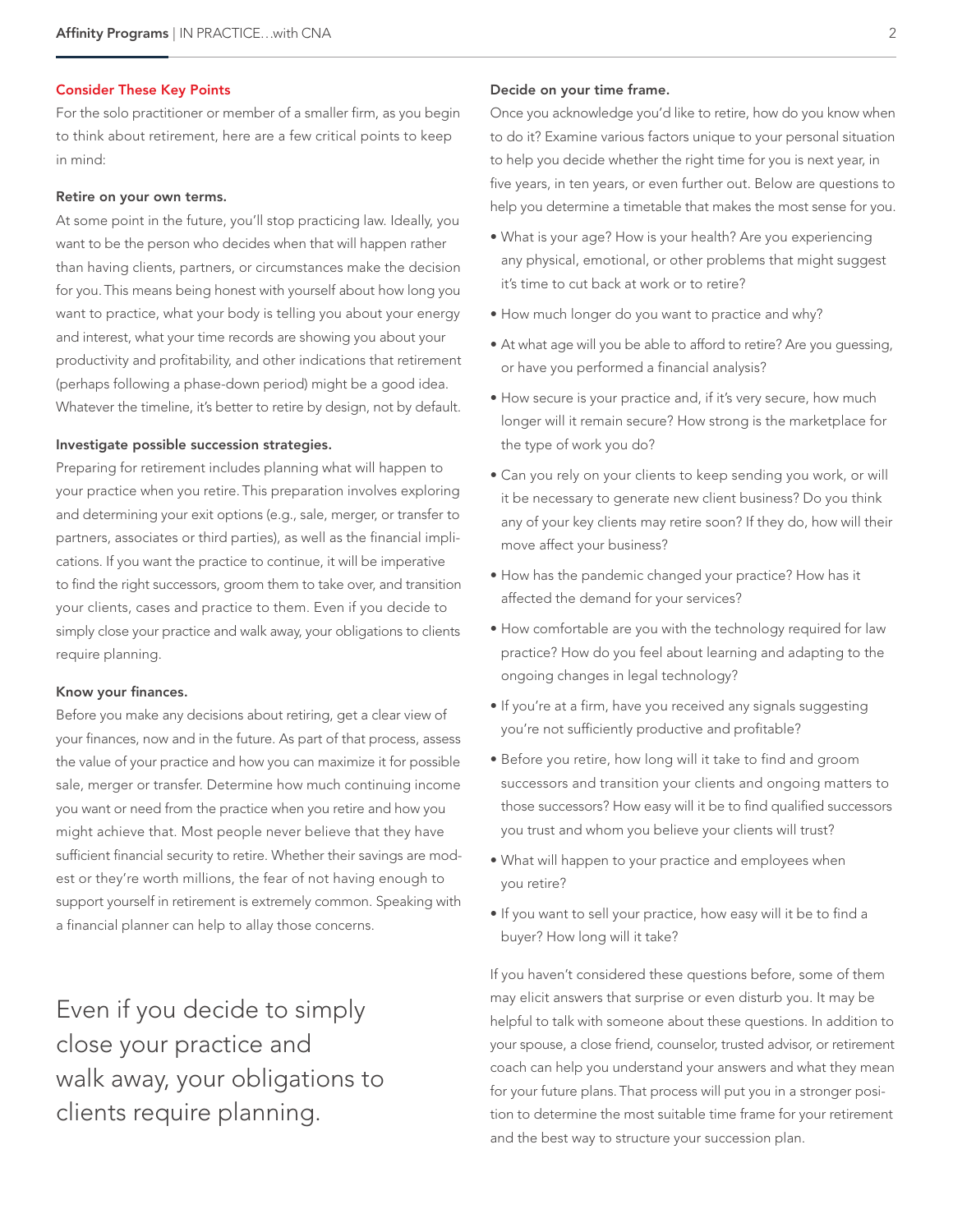#### Make a Plan

Once you have a time frame for retiring, start to craft a succession plan.

#### Start planning sooner than later.

The sooner you start to plan, the more likely you'll be able to transition your practice successfully and realize the future you desire. As a lawyer, you probably want to know and control as much as you can about future possibilities before you commit to a significant change. This last year has been a stark reminder of our limitations in predicting the future or trying to control the world around us. Yet while there's much you can't know or control about the future, a flexible, well-thought-out succession plan increases the chances that you can control the direction your future will take, even in the face of unexpected and undesirable occurrences.

#### Keep your ethical obligations in mind.

Having a formal succession plan is not required in every jurisdiction so you need to know the requirements in the jurisdiction in which you practice.1 While a succession plan may not be required, it represents a sound practice, especially for sole practitioners.<sup>2</sup> Comment [5] to Rule 1.3 of the ABA Model Rule of Professional Conduct suggests that "[t]o prevent neglect of client matters in the event of a sole practitioner's death or disability, the duty of diligence may require that each sole practitioner prepare a plan, in conformity with applicable rules, that designates another competent lawyer to review client files, notify each client of the lawyer's death or disability, and determine whether there is a need for immediate protective action."3 In addition to protecting the interests of clients, having a plan protects family members, office staff, and others who will otherwise have to address the closure of your practice.

The sooner you start to plan, the more likely you'll be able to transition your practice successfully and realize the future you desire.

#### Create a law firm transition checklist.4

Having a checklist of items to address will help you transition your practice to a successor. That checklist should include providing information that will be important for your successor to have.

- Critical information for this checklist includes:
	- All of your clients, their contact information, case details, and other pertinent information, including the type of case, status, type of fee agreement, the current status of the fees, which files include documents, where the files are located, and how they can be accessed.
	- All your passwords and logins for electronic devices and online accounts (including social media), and any two-factor or multi-factor authentication that you have enabled.
	- All your law firm's financial information, including but not limited to, business and IOLTA accounts and credit cards.
	- All of your business records including, but not limited to the following: all leases and contracts for your office space, office equipment and utilities, office services and vendors, software providers, malpractice and business insurance information, and staff names and contact information. Be sure to indicate those individuals who are most knowledgeable about the practice, as well as who is authorized to access encrypted or password protected files.
- Additional items for your transition checklist might include the following:<sup>5</sup>
	- Select and designate a successor lawyer who will be authorized to take over your legal practice or close, sell, or transfer the practice in the event that you become incapacitated. Create a detailed, written agreement defining the relationship and duties of this lawyer, including any authorization for the lawyer to contact clients for instructions on transferring client files.
	- Ensure your IOLTA account is accessible and complies with your jurisdiction's rules on this issue. Consider executing bank forms to authorize another signatory who is permitted to access the account.
	- Ensure that your estate planning documents are up-to-date. Update your will and General Durable Power of Attorney (GPOA) to include information about your law firm's succession plan. Draft instructions for your family and/or estate executor about the successor attorney's duties.

<sup>1</sup> See [ABA State Mandatory Succession Rule Chart](https://www.americanbar.org/content/dam/aba/administrative/professional_responsibility/lawyer-succession-planning-rule-chart.pdf) and [ABA State-by-State Caretaker Rules When Lawyer](https://www.americanbar.org/content/dam/aba/administrative/professional_responsibility/chart-state-by-state-caretaker-rules.pdf) [Disappears, Dies or is Declared Incompetent](https://www.americanbar.org/content/dam/aba/administrative/professional_responsibility/chart-state-by-state-caretaker-rules.pdf).

<sup>2</sup> See Page 52 of CNA's "*Lawyers' Toolkit 4.0: A Guide to Managing the Attorney-Client Relationship*" for sample engagement agreement term for preemptive client consent for sole practitioners in relation to a practitioner's disability, disappearance or death.

<sup>3</sup> See ABA Model Rule of Professional Conduct 1.3 (2021) and also Rule 28 of the ABA Model Rules for Lawyer Disciplinary Enforcement.

<sup>4</sup> [State-by-State succession planning guidelines, templates and checklists.](https://www.americanbar.org/groups/professional_responsibility/resources/lawyersintransition/successionplanning/)

<sup>5</sup> For more information on retiring from practice, see CNA Professional Counsel Article, "*Retiring from Practice: Understanding Your Options" and "Expecting the Unexpected: Succession Planning for Lawyers.*"